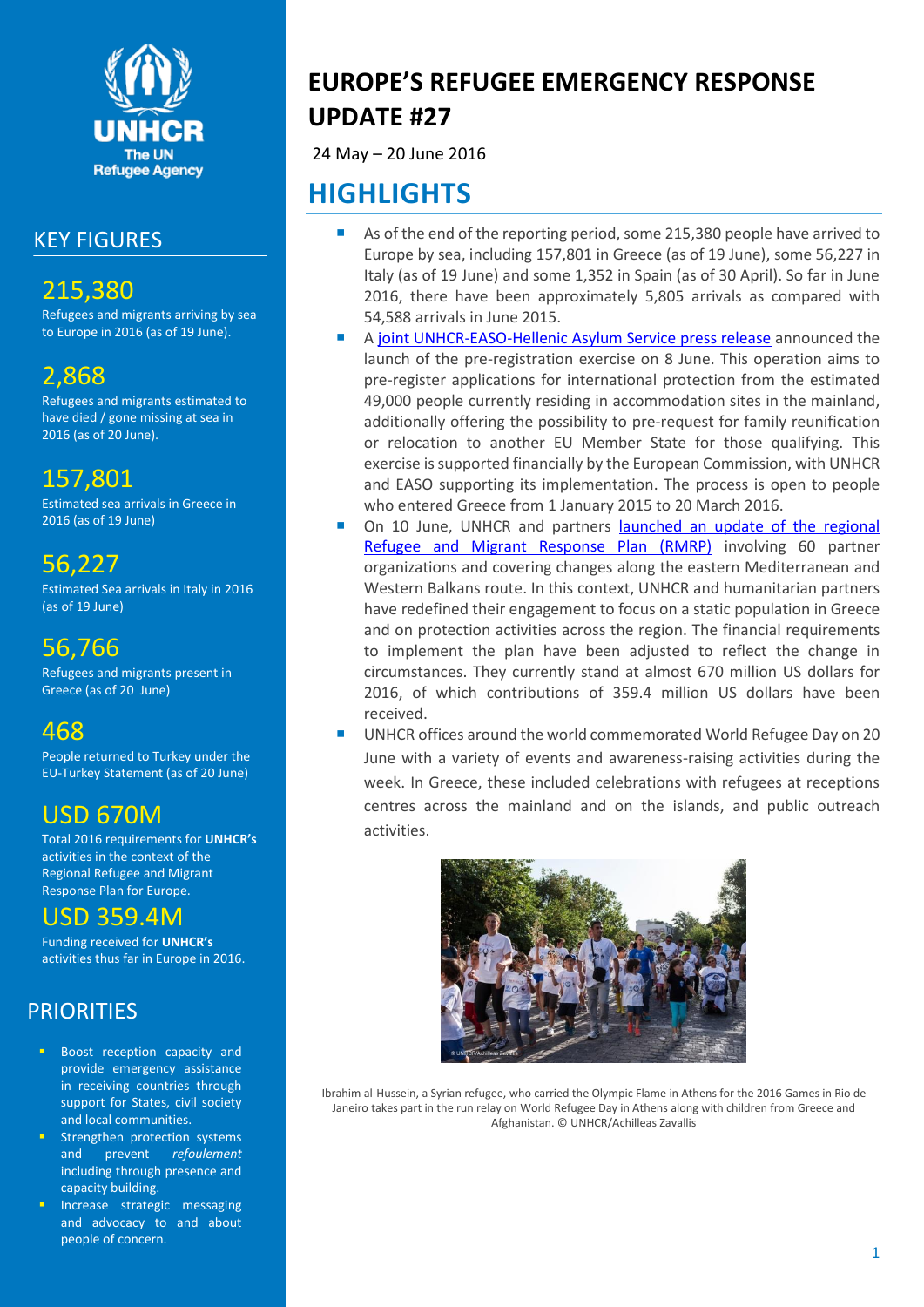# **UPDATE ON ACHIEVEMENTS OPERATIONAL CONTEXT**

### *Trends on sea arrivals*

While in the past weeks we have seen several tragic incidents and thousands of people rescued in the Central Mediterranean route, the sea arrivals trends in this route remain similar to that of the previous year. Some 47,851 people arrived to Italy in the first five months of 2016, in line with the total recorded in the same period of 2015. In terms of nationalities, the main countries of origin of arrivals to Europe include the Syrian Arab Republic (41%), Afghanistan (21%), Iraq (13%), Pakistan (3%) and Iran (2%), amongst others. In Greece, these are the Syrian Arab Republic (49%), Afghanistan (26%), Iraq (15%), Pakistan (4%) and Iran (3%), amongst others, while in Italy, these are Eritrea (13%), Nigeria (12%), Gambia (8%), Somalia, Cote d'Ivoire (7%), Guinea, Sudan (6%), Mali and Senegal (5%) as of end of May.

At least 1,000 people are believed to have drowned in a spate of shipwrecks during the last week of May. UNHCR Spokesperson, William Spindler, added that "Thus far 2016 is proving to be particularly deadly. Some 2,510 lives have been lost so far compared to 1,855 in the same period in 2015 and 57 in the first five months of 2014".

#### *Global Trend report*

According to the [Global Trends](http://www.unhcr.org/576408cd7) report released on 20 June by UNHCR, wars and persecution have driven more people from their homes than at any time since UNHCR records began. On average 24 people were forced to flee each minute in 2015, four times more than a decade earlier, when six people fled every 60 seconds. The detailed study found a total 65.3 million people were displaced at the end of 2015, compared to 59.5 million just 12 months earlier. While the spotlight was on Europe's challenge to manage more than 1 million refugees and migrants who arrived via the Mediterranean last year, the report shows that the vast majority of the world's refugees were in developing countries. In all, 86 per cent of the refugees under UNHCR's mandate in 2015 were in low-and middle-income countries close to situations of conflict. Worldwide, Turkey was the largest host country, with 2.5 million refugees. With nearly one refugee for every five citizens, Lebanon hosted more refugees compared to its population than any other country.

#### *Situation in the Western Balkans*

Following the closure of the Western Balkans route, some 276 refugees and migrants remain in the former Yugoslav Republic of Macedonia, 1,800 in Serbia, 63 in Croatia and 296 in Slovenia as of 20 June. In Serbia, it is estimated that some 300 refugees and migrants continue to arrive through the green borders daily. UNHCR and partners encountered and assisted over 1,410 people near entry points. At the Hungarian-Serbian border, an average of 520 people, many women and children, were awaiting admission into the "transit zones" of Horgos and Kelebija in dire conditions. In practice, Hungary accepts around 15 asylum seekers in each of the two transit zones per day. There are reports of a higher number of people crossing the border irregularly. Serbian authorities have requested their Hungarian counterparts to agree on feasible *modus operandi* for the waiting and admission process.

The UN Refugee Agency is [alarmed](http://www.unhcr-centraleurope.org/en/news/2016/unhcr-alarmed-at-refugee-death-on-hungary-serbia-border.html) at reports of the death of a Syrian refugee at the Hungary–Serbia border this week. UNHCR is seeking further details after being alerted about the death by the Hungarian Border Police. The man apparently drowned in the Tisza River after attempting to cross into Hungary from Serbia. He was allegedly with a larger group of refugees and migrants, who have said that they were pushed back, into the river. UNHCR remains concerned about the increasing number of allegations of abuse in Hungary against asylum-seekers and migrants by border authorities, and the broader restrictive border and legislative measures, including access to asylum procedures.

## *Relocation*

On 17 June, the European Commission (EC) released its [Fourth Report on Relocation and Resettlement.](http://ec.europa.eu/dgs/home-affairs/what-we-do/policies/european-agenda-migration/proposal-implementation-package/docs/20160615/4th_report_on_relocation_and_resettlement_en.pdf) The report concludes that increased efforts on relocation and resettlement, including under the provisions of the EU-Turkey Statement, should be sustained. In particular, the EC calls on Greek authorities to increase their processing capacity, to establish additional "relocation centres" and to relocate those who are eligible under the EU scheme. The EC also urges the Italian authorities to quickly enhance their hotspots and processing capacity, as well as to establish specific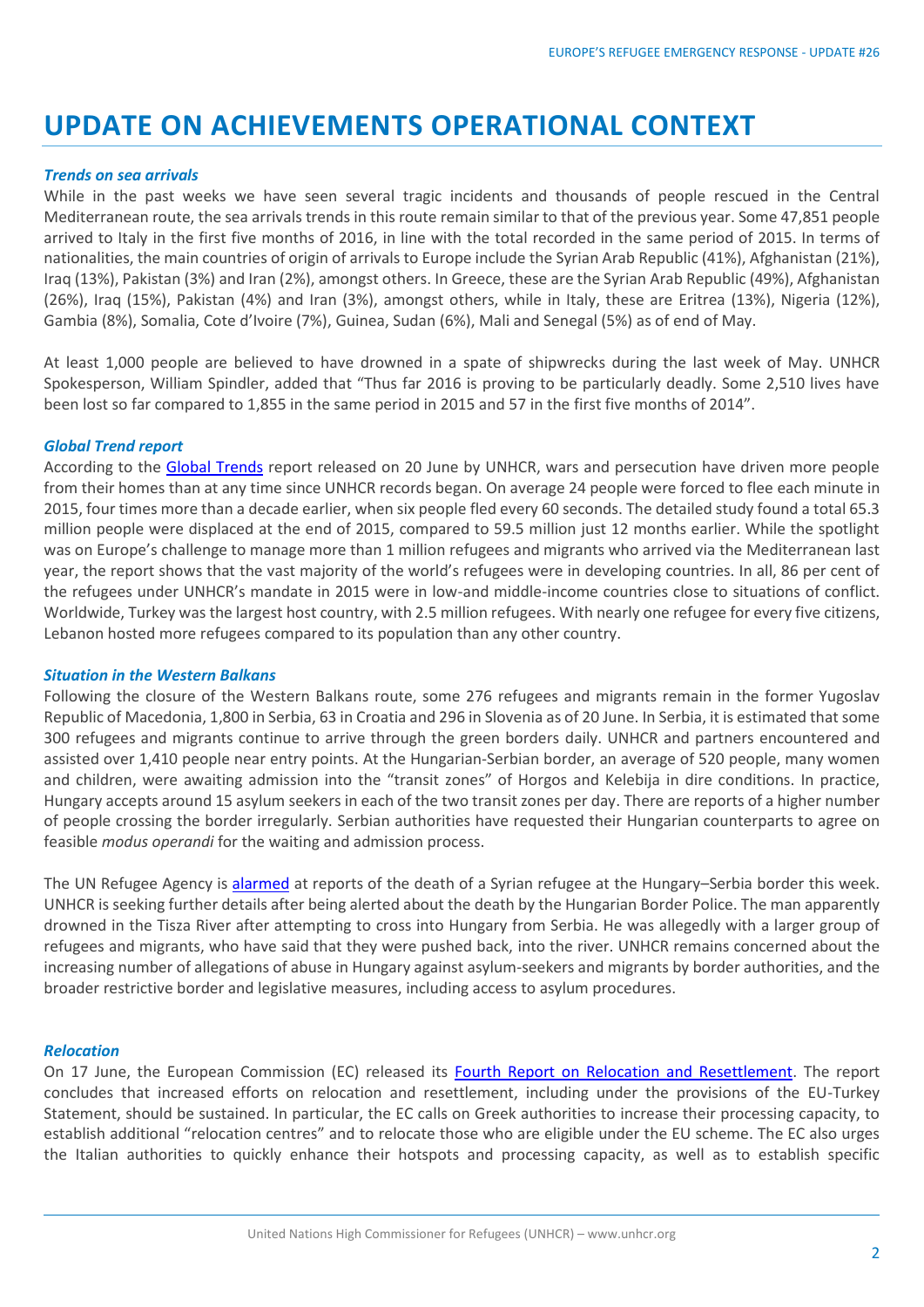accommodation facilities for unaccompanied and separated children and procedures to allow for their relocation. In addition, the EC is also asking other Member States to increase their pledges for relocation, to quickly process relocation cases, and to pledge more experts under EASO deployments.

So far, 1,682 asylum-seekers have been relocated from Greece and 789 from Italy to 19 EU Member States and Switzerland (European Commission data, as of 20 June. See [here](http://ec.europa.eu/dgs/home-affairs/what-we-do/policies/european-agenda-migration/press-material/docs/state_of_play_-_relocation_en.pdf) for additional details). During the reporting period, a total of 709 asylum-seekers left Greece to be relocated to Belgium (20), Estonia (8), France (318), Lithuania (8), Luxembourg (41), Malta (13), Netherlands (95), Portugal (122) and Spain (84). While a total of 187 persons were relocated from Italy to Cyprus (10), Finland (32), France (44), Malta (2), Netherlands (25), Portugal (28), Spain (22), and Switzerland (24).

## *High level mission to Greece*

UN Secretary General (SG), Ban Ki-moon, visited Greece between 17 and 19 June, accompanied by a delegation of 17 UN officials, including UNHCR's Assistant High Commissioner for Protection, Volker Türk. He praised the people of Greece for their remarkable 'solidarity and compassion' towards refugees throughout the emergency and expressed his gratitude towards all Greek Government authorities. During his visit to Lesvos, he met with Greek volunteers and organizations, visited Moria Registration and Identification centre and the Kara Tepe temporary accommodation site. In his [public](http://www.un.org/sg/offthecuff/index.asp?nid=4583)  [remarks](http://www.un.org/sg/offthecuff/index.asp?nid=4583) at the conclusion of his visit on the island, the SG reiterated that "the United Nations is doing all we can to mobilize support" and called for greater sharing of responsibility across Europe and the whole world "to respond with a humane and human rights-based approach". He commended "the Greek authorities, the people of Lesvos and the humanitarian community" for working non-stop to save lives and secure the future of refugees, showing commendable "philoxenia" (the Greek word for "friendship towards strangers") and solidarity.

UNHCR's Assistant High Commissioner for Operations, the Director of the Division of Emergency, Security and Supply, and Director of the Regional Bureau for Europe, accompanied by the UNHCR Representative in Greece visited Thessaloniki on 9 June. Their two-day mission included assessments of sites in Nea Kavala, Derveni warehouse, Oreokastro warehouse, Softex warehouse, Diavata, Lagkadikia, and the preregistration site at the Regional Asylum Service in Thessaloniki. The mission's main objective was to look at UNHCR's operational engagement following the evacuation of Eidomeni conducted without the use of force by the Greek police on 24-25 May and the urgent need to provide support to and work with the authorities in the newly established sites. Several high-level meetings were also held in Athens with Greek authorities.

# Protection, Humanitarian Assistance and Technical Support

## **Greece**

## **Achievements and Impact**

- During the reporting period, a total of 7,247 people have been pre-registered and 8,728 people received a wristband to prepare for their pre-registration since the beginning of the exercise on 8 June. Over 233 unaccompanied children and 91 separated children were identified during the exercise and best interest assessments were conducted. The exercise has been proceeding smoothly, with the creation of pre-registration hubs in key locations and the organized transfer of people from the sites to the respective hubs and back. Protection Desks, as well as dedicated room for nursing mothers and child-friendly spaces are operational at the pre-registration hubs.
- With the start of the holy month of Ramadan on 6 June, the inter-agency Food Security Working Group published through Save the Children a Ramadan guide for Greek authorities and catering companies explaining traditions related to food and the importance of fasting as well as meal planning. In cooperation with several partners including Samaritan's Purse, IRC, DRC, MSF, Oxfam, ADRA, Intervolve, Pampeiraiki and other volunteer groups, UNHCR managed to distribute 14,000 "Ramadan Tupperware" within the mainland and the islands. The plastic containers provide a means to store food in a hygienic way for those who are fasting during Ramadan.
- The inter-agency Cash Working Group finalized and endorsed the Minimum Expenditure Basket for multi-purpose cash grants. Discussions are ongoing about the possibility to conduct market survey and conditional cash transfer programmes.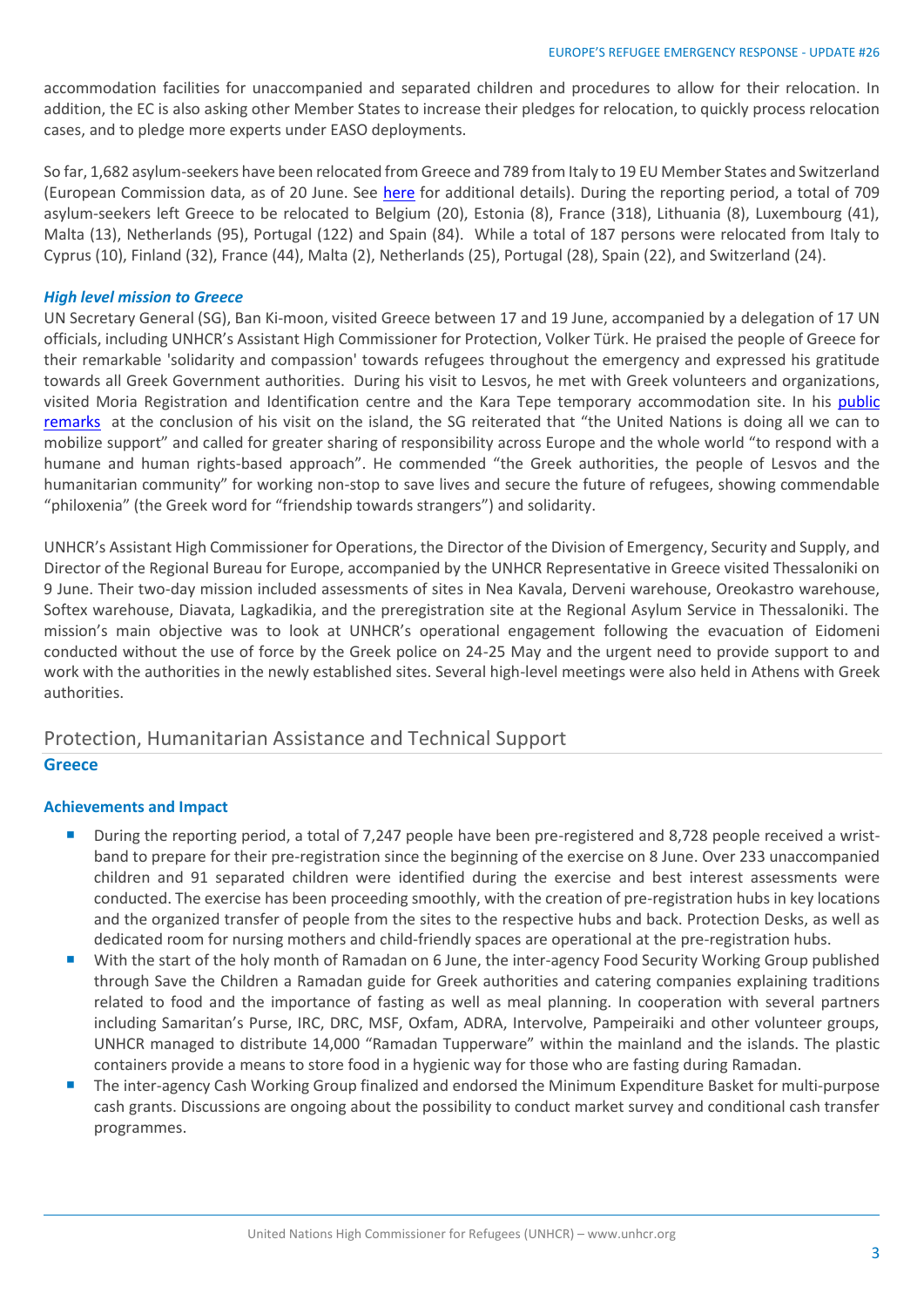A code of conduct for translators has been finalized as an inter-sector initiative and is used in particular for those working in areas which require certain expertise and training, i.e. health and protection.

## **Identified Needs and Remaining Gaps**

 High temperatures on the islands and the mainland exacerbated dire living conditions resulting in an increase of tensions. The heatwave remained a challenge, particularly for young children and the elderly. In the North temperatures surpassed 40 degrees Celsius inside the army tents, which are currently being replaced in some sites with UNHCR family tents which are better insulated. Other infrastructural arrangements to cool the shelters are being discussed.

## **The Western Balkans and Hungary**

## *The former Yugoslav Republic of Macedonia*

### **Achievements and Impact**

- As a result of the dissatisfaction of the quality of the food provided in the transit centres, the Ministry of Labour and Social Policy (MSLP) has terminated the contract with the previous food supplier.
- All meals are currently being provided by the City Red Cross (CRC). In addition, food distribution has been adjusted during Ramadan, following UNHCR's recommendations, and kitchens at the centre will work during the evenings to allow the preparation of meals before dawn and after Iftar.
- In light of the warmer weather, the construction of a shaded dining area has been completed with tables and benches for refugees and migrants to use when socializing outdoors.
- The new electronic distribution system of Non-Food Items (NFIs) was introduced and carried out with electronic distribution cards, replacing how distribution was previously carried out. UNHCR assisted the City Red Cross to develop the tracking of NFIs distribution. CRC tracks all distributions provided specifically by UNHCR. Since the introduction of the new NFI distribution system distribution among PoCs has gone smoothly.
- Shower construction in Tabanovce is still ongoing and should be completed by the set deadline. The water supply for the showers is still pending installation of the water pump, for the shower to be functional upon construction completion (to be provided by GIZ). Anti-mosquito sprays are being procured by UNHCR and will be delivered by DRC to the transit centres.
- **During the reporting period, repellents against snakes were put in TCs as a precautionary measure based on increase** reports of snakes in/around TC Tabanovce. UNHCR donated the repellents which were placed in the centers put by Ministry of Health staff.

## **Identified Needs and Remaining Gaps**

- The electric stoves which were meant to be used by PoCs were removed from the kitchen by the decision of Crisis Management Centre (CMC) manager and moved into the CMC's warehouse on site. As a result, PoCs are no longer able to cook their own meals in TC Tabanovce but are provided three ready-made meals per day.
- PoC's accommodated in the containers remain without air-conditioners, and are still complaining about the high temperatures within their living spaces. For the time being, they are provided fans.
- As the temperatures have drastically increased, and based on the high temperatures inside the kitchen, HCR together with DRC have agreed to buy two air-conditioners for the kitchen in TC Tabanovce, and two for the kitchen in TC Vinojug.

### *Serbia*

## **Achievements and Impact**

**Around 750 refugees and migrants, including many women and children, remained in the North of the country. In** addition to those waiting at the two sites of Horgos I and Kelebija at the border with Hungary, up to 250 more were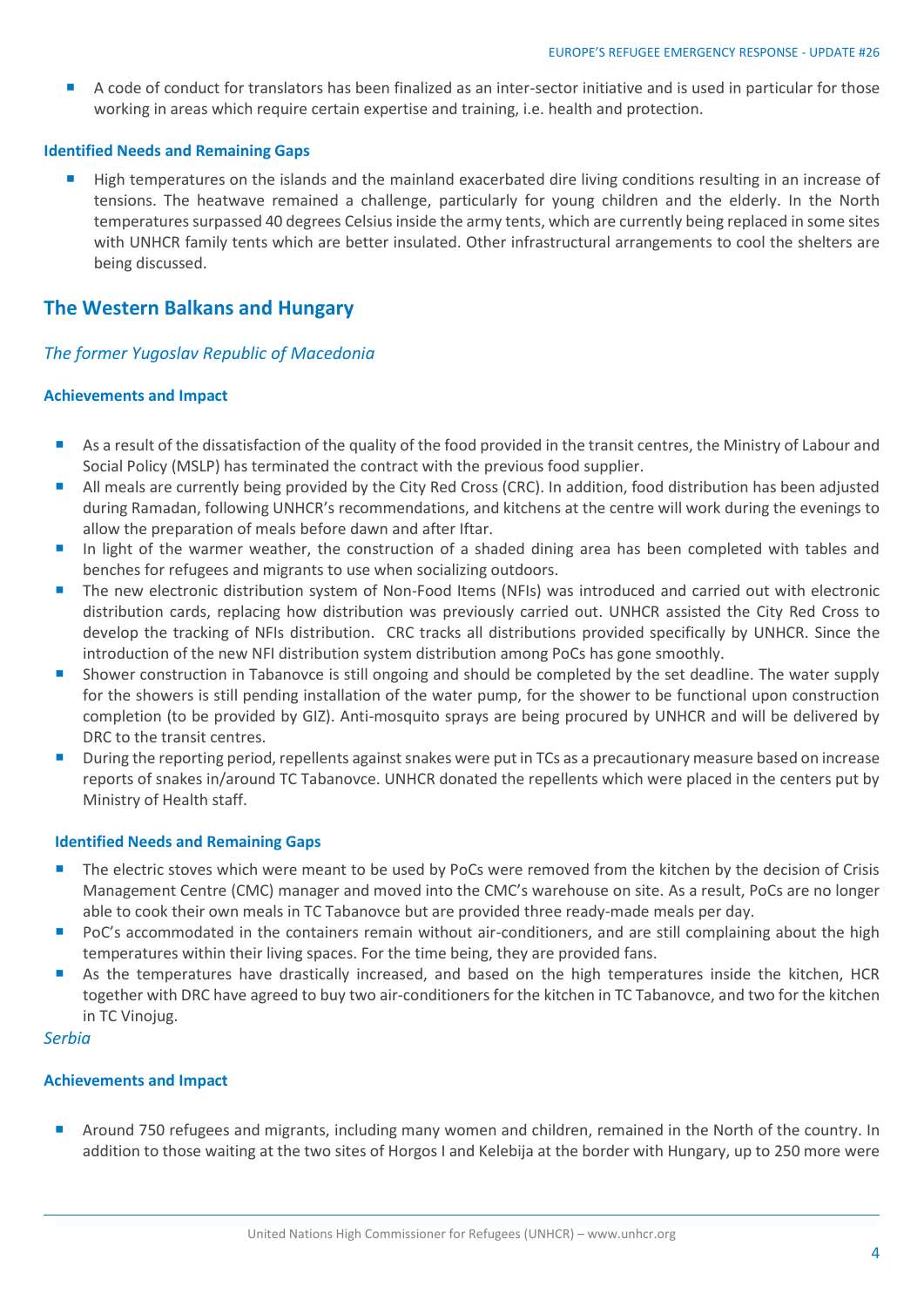accommodated by the Serbian Commissariat for Refugees and Migration (SCRM) in the Refugee Aid Point (RAP) near the town of Subotica. UNHCR, UNICEF, HCIT and Red Cross continued to distribute food and non-food aid to asylumseekers at the two sites at the border. Authorities installed ten chemical toilets in Horgos and 15 in Kelebija to address the serious sanitary needs.

- To support bringing refugee legislation and practices in line with applicable international standards and good models, assisting the EU accession process, UNHCR submitted comments to the Ministry of Interior on a second draft law on Asylum and Temporary Protection.
- In light of the increased number of refugees and migrants in Belgrade, the NGO Refugee Aid Miksaliste re-opened in Belgrade on 31 May a new facility where refugees and migrants can receive assistance. Few refugees and migrants were observed, however, at night in Belgrade city centre open areas as the SCRM continued to provide transport, shelter and assistance to them at Krnjaca Asylum Centre.
- **From 8 to 10 June, the Mikser House, a multidisciplinary platform based in Belgrade, organized a Festival entitled** "Sensitive Society" with a focus on refugee integration. UNHCR actively participated in the festival in a number of events, including in panel discussion "Legal and Economic Framework for Refugee Integration" with representatives of the Government, civil society and refugees.
- On 17 June, with the support of UNHCR and the Government of Japan, WAHA International donated medical equipment to the health centre in Sid, as a token of appreciation to the local population and the health workers for their support during the refugee crisis. The same donation was also made to Dimitrovgrad Health centre.
- Events marking Worlds Refugee Day were held, including the Government's opening of an exhibition documenting 40 years of UNHCR activities in Serbia.

## **Identified Needs and Remaining Gaps**

**Serbia Commissariat for refugees and Migration (SCRM) along with municipal authorities placed the chemical toilets** in Horgos I and Kelebjia sites at the border with Hungary, which greatly alleviated the sanitary situation for people waiting to enter Hungary . Nevertheless, the overall conditions in the two sites remain dire. Regular removal of garbage and cleaning of the toilets remain a challenge, considering the high number of people present. Humanitarian actors are advocating with relevant authorities for its improvement.

## *Croatia*

## **Achievements and Impact**

- On 13 June, the Integration Working Group finalized the draft of the Action Plan for Integration of Beneficiaries of International Protection 2016-2018. The aim of the Action Plan is to list activities which should be continuously implemented by all competent state authorities and bodies at the local and regional level, out of which the most important are access to appropriate accommodation and housing, social welfare, education at all levels and employment. The draft also has a number of activities directed towards raising awareness among the public, but also civil servants, on the rights and needs of refugees, practically this would be carried out through media and public campaigns, and education on human rights. The draft is pending adoption and will be taken upon following appointment of the new Government.
- Following UNHCR's recommendation, the Ministry of Interior (MoI) introduced weekly coordination meetings with representatives of asylum-seekers in the reception centres. These allow for asylum-seekers to share their concerns and discuss possible improvements. This new practice contributed to better overall atmosphere in the centres.

## **Identified Needs and Remaining Gaps**

 Croatian language classes for beneficiaries of international protection are no longer available. UNHCR intervened with the Minister of Science, Education and Sport to request the resuming of the language classes and to stress how important they are for integration. At the end of the reporting period, the classes were not re-established.

## *Slovenia*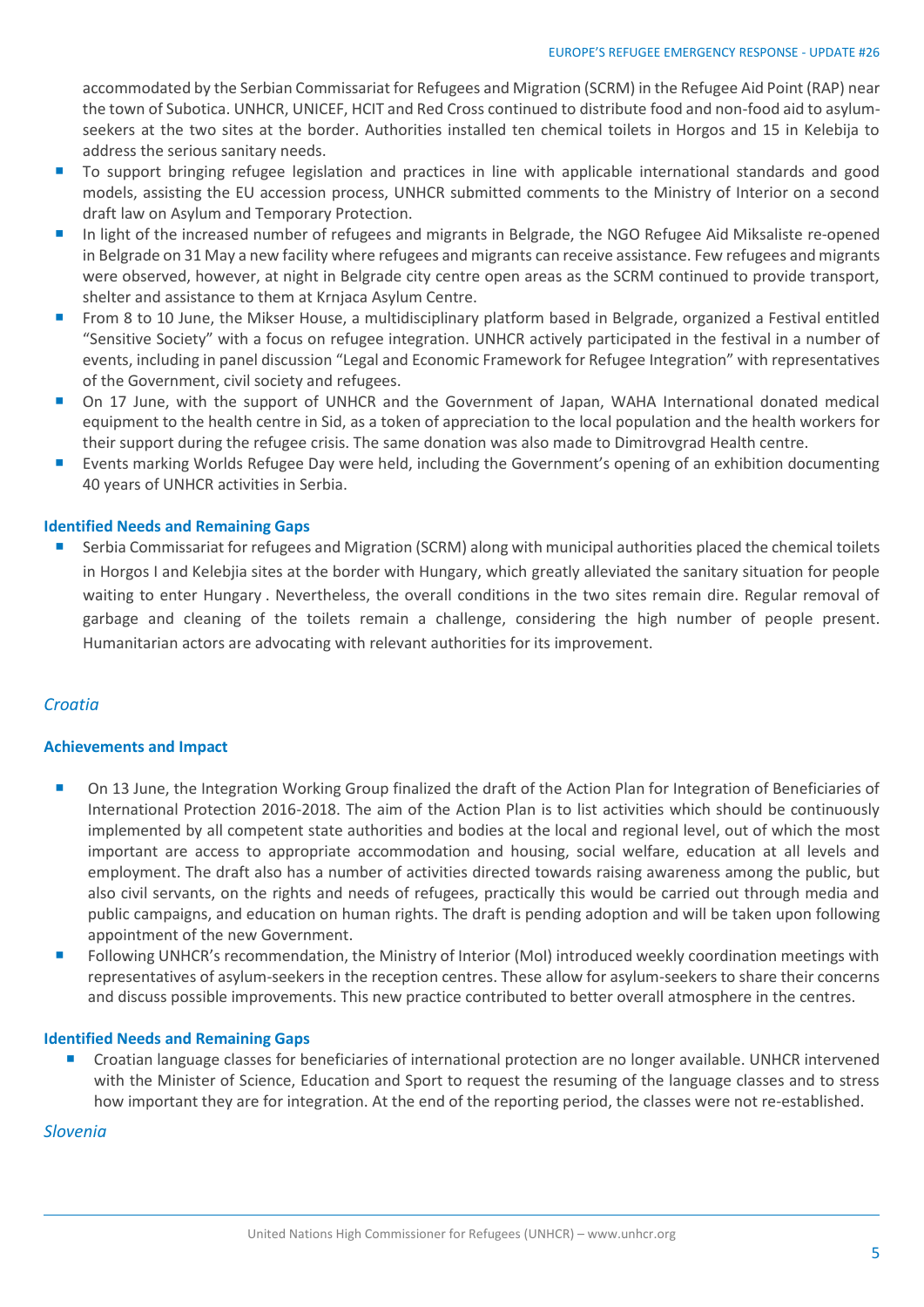### **Achievements and Impact**

- UNHCR met with the Ombudsman's office to discuss a joint initiative on conducting a quality assessment of asylum procedures and decision-making. This shall culminate into a report that will outline recommendations for further strengthening of the protection environment.
- UNHCR assisted in facilitating the arrangement of a room at the Logatec Asylum Home facility be designated to serve as an Islamic prayer room.
- **The opening of the photo exhibition "The Winter is Coming" organized by the Italian Community and Radio** Capodistria in Koper took place on 25 May, where UNHCR NFIs were exhibited. This is of importance in particular in relation to raising awareness with the wider Slovenian public of the challenges that refugees face.

### **Identified Needs and Remaining Gaps**

- As part of the enhanced monitoring of the situation of UASC and increased phenomenon of children disappearing from accommodation places; UNHCR will be undertaking regular monitoring visits to the Crisis Centres in which asylum seeking and refugee UASC under the age of 15 are accommodated.
- **F** Following in-depth discussions with PoCs who have arrived under the relocation programme, UNHCR observed that they have a misunderstanding of the asylum procedures vis a vis their relocation. Some were unaware that they would have to go through the official asylum procedures upon their arrival in Slovenia.

## *Hungary*

## **Achievements and Impact**

- UNHCR continues to maintain daily presence in the transit zones to monitor the admission procedure and coordinate the identification and referral of cases with specific needs for their accelerated entry to Hungary.
- UNHCR met with the Deputy Commander of the Police as a follow up to allegations of excessive use of force towards asylum-seekers and migrants who are crossing the border irregularly, including cases of physical abuse and harassment by police forces, security guards and military personnel. Information on such incidents has been collected by UNHCR and presented to the authorities. The Police agreed to investigate any allegations where detailed information is available. Following a report presented by UNHCR, an investigation is on-going in relation to an alleged incident of abuse inside one of the transit zones.
- On June 1around 480 asylum-seekers carried out a demonstration at the detention facility in Kiskunhalas. The purpose of their demonstration was to request freedom of movement in and out of the closed reception centre and accelerated processing of their asylum claims. In response to the demonstration, UNHCR assisted by mediating discussions between the asylum-seekers and the Office of Immigration and Nationality (OIN) whom manages the centre. Additionally, UNHCR provided the asylum-seekers with individual and group counselling sessions where interpreters were also present. As a result of UNHCR's mediation the OIN further reviewed cases and sent some individuals to other open reception centres in the country.

#### **Identified Needs and Remaining Gap**

- **Tensions continue among those awaiting entry outside the transit zones along the Serbian border. Allegations of** physical abuse and harassment by regular or special police forces and military personnel have been increasing in the border area near Röszke. UNHCR is collecting information on these incidents.
- On 3 June, the body of a Syrian national was found in the Tisza River close to the Serbian-Hungarian border. He was allegedly with a group of people who reported that they were pushed back into the river by the Hungarian authorities. UNHCR has called for an investigation by the authorities expressing its concerns about allegations of push-backs and incidents of violence at the Hungarian-Serbian border.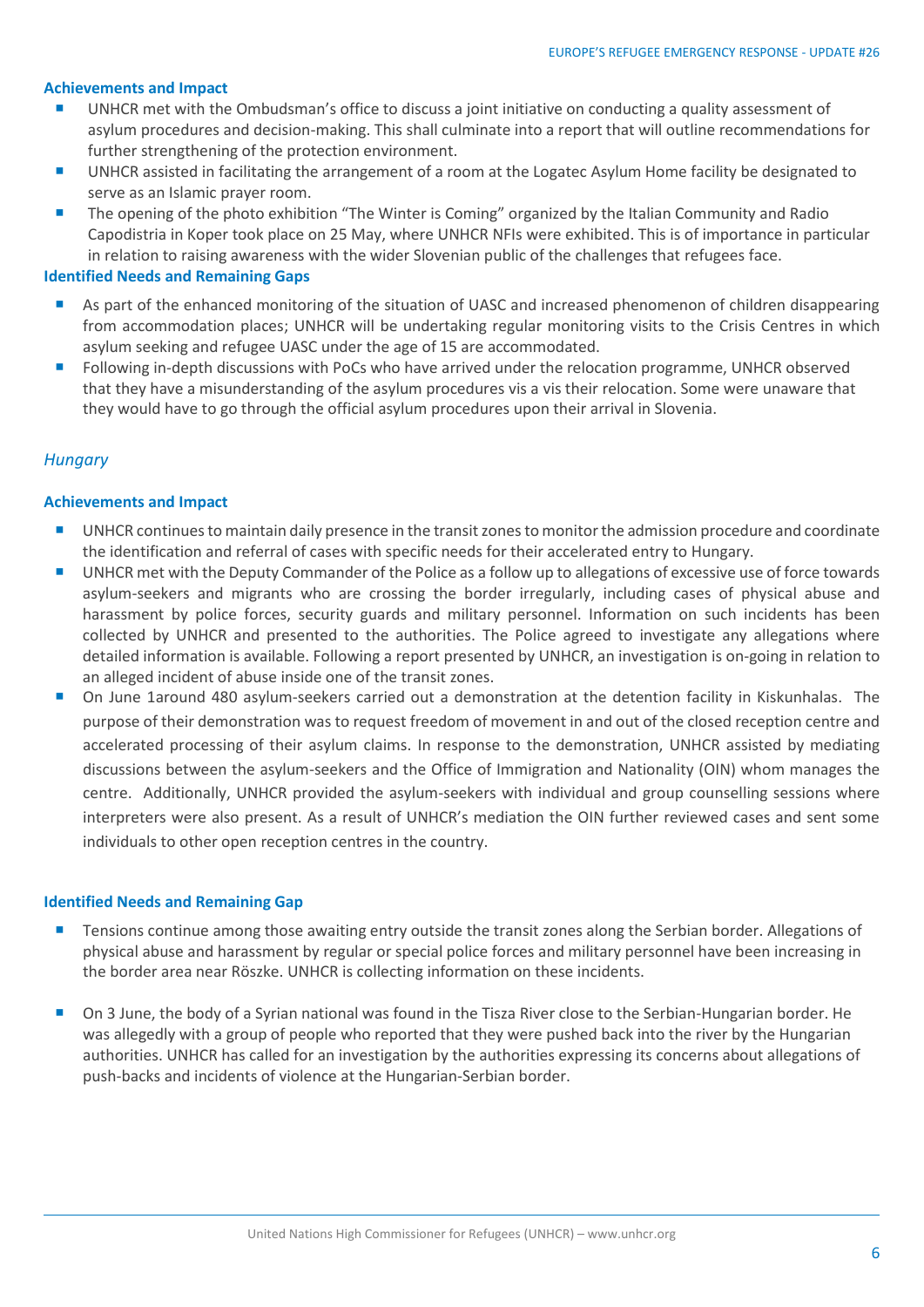- **Reception conditions remain poor in open reception centres in Vámosszabadi and Bicske. Hygiene conditions are** sub-standard in some locations, including with infestations of mice, bed bugs, lice and fleas being reported. Many asylum-seekers are unaware of the details of the asylum proceedings, and there is little social support available. UNHCR is following up with relevant partners and authorities to address the identified gaps.
- UNHCR visited various asylum and aliens police detention facilities, including Békéscsaba, Kiskunhalas and Nagyfa. Several detainees made allegations of physical abuse and brutality by security guards which often remain unreported due to fear of retaliation. UNHCR collected detailed information to follow up with the relevant authorities.

## **Working in partnership**

In line with the Refugee Coordination Model (RCM), UNHCR supports the Government's coordination efforts at central and local level in Greece, the former Yugoslav Republic of Macedonia, Serbia, Croatia, Slovenia and Turkey. In Hungary, UNHCR chairs a coordination forum including UN agencies, IGOs, NGO partners and non-state institutions. This includes the support to crisis management teams, the facilitation of general and sectoral coordination meetings. Besides cooperation with Governments, UNHCR also operates closely with the European Commission and relevant EU Agencies, including Frontex and EASO. Full list of partners is available [here.](http://data.unhcr.org/mediterranean/partnerlist.php)

# **FINANCIAL INFORMATION**

In the framework of the revised inter-agenc[y regional Refugee and Migrant Response Plan \(RMRP\) for Europe,](http://reporting.unhcr.org/sites/default/files/regionalupdates/RRMRP%20Europe%20Jan.-Dec%202016%20-%20Revision%20May%202016.pdf) released on 10 June, the Plan amounts to USD 669.9 million with UNHCR appealing for USD 380.3 million in additional support for European affected countries in the eastern Mediterranean and western Balkans route for 2016. This appeal supersedes the original 2016 requirements for participating organizations. By participating in this plan organizations commit to engaging in regional and national coordination mechanisms across Europe.

As of 23 May 2016, USD 359.4 million has been earmarked against the RMRP, including USD 166.3 million for UNHCR.

Special thanks to major donors to the refugee emergency in Europe – the European Union, the United States of America, and the United Kingdom – as well as to all government donors and private donors for their generous contributions. The financial support provided by donors who have contributed with non-earmarked and broadly earmarked funds, as well as for those who have contributed directly to the situation allows participating organizations to provide direct assistance in protection and help find solutions for refugees and asylum-seekers. In this changing operational context, UNHCR is appealing to donors to provide contributions that can be allocated as flexibly as possible.

Major donors to UNHCR of unrestricted and regional funds in 2016: Sweden | United States of America | Netherlands | Norway | Australia | Denmark | Priv Donors Spain | Canada | Switzerland | Germany